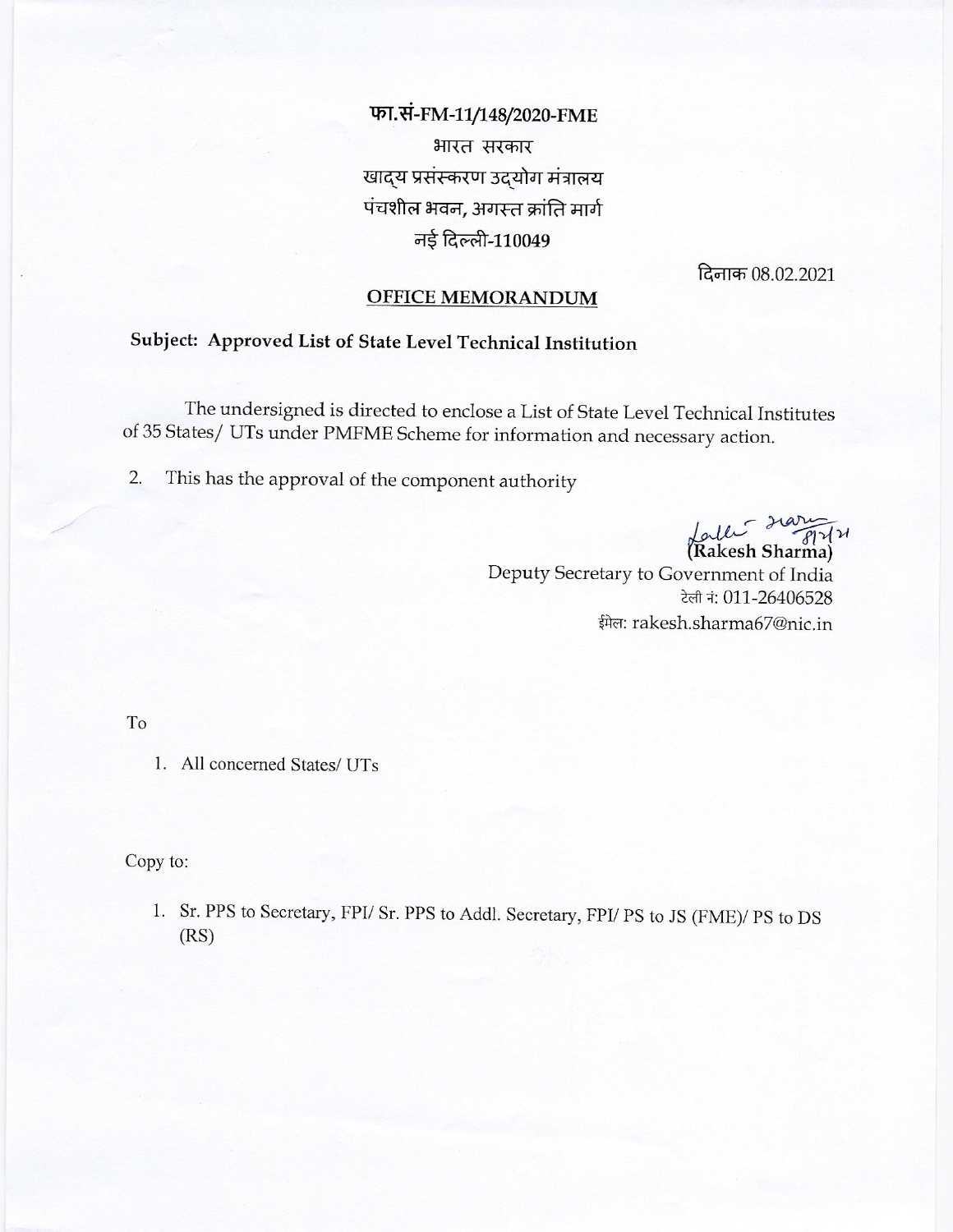| List of State Level Technical Institutions of 35 States/ UTs Contact Details |                                |                                                                                             |                                                   |                                  |                                                                |                                                                                                                    |  |
|------------------------------------------------------------------------------|--------------------------------|---------------------------------------------------------------------------------------------|---------------------------------------------------|----------------------------------|----------------------------------------------------------------|--------------------------------------------------------------------------------------------------------------------|--|
| S.No.                                                                        | <b>State</b>                   | Institutes                                                                                  | <b>Contact Person</b>                             | Phone no.                        | E-mail id                                                      | <b>Department Contact</b><br><b>Person and Contact</b><br>Details                                                  |  |
| $\mathbf{1}$                                                                 | Andaman &<br>Nicobar<br>Island | Central Island<br><b>Agricultural Research</b><br>Institute (CIARI)                         | Dr. B. A. Jerard,<br>Director                     | 03192-250-341                    | director.ciari@icar.gov.<br>$\frac{\text{in}}{\ }$             |                                                                                                                    |  |
| $\sqrt{2}$                                                                   | Arunachal<br>Pradesh           | College of Horticulture<br>and Forestry, CAU,<br>Pasighat, East Siang<br>District           | Dr. B. N. Hazarika<br>Dea                         | 03682224887                      | chfdeanpsg@gmail.com                                           |                                                                                                                    |  |
| $\overline{3}$                                                               | Assam                          | <b>Tezpur University</b>                                                                    | Professor Vinod Kumar<br>Jain.<br>Vice-Chancellor | 03712-267-003                    | vc@tezu.ernet.in                                               |                                                                                                                    |  |
| $\overline{4}$                                                               | Andhra<br>Pradesh              | Dr. YSR Horticultural<br>University,<br>Venkatramannagudem-<br>for Horticulture<br>products | Dr. TOLETY<br>JANAKIRAM,<br>Vice-Chancellor       | 08818-284-311                    | vc@drysrhu.edu.in                                              | Dr. M.Lakshminarayana<br>Reddy, Dean of<br>Horticulture, YSRHU,<br>Email:dpg@drysrhu.edu.<br>in, Phone: 7382633639 |  |
|                                                                              |                                | State Institute of<br>Fisheries Technology,<br>Kakinada - for Aqua<br>products              | Mr. Y. Prakasa,<br><b>PRINCIPAL</b>               | 08842-378-552.<br>9440814723     | siftkkdap@gmail.com                                            |                                                                                                                    |  |
|                                                                              |                                | Dr. NTR College of<br>Food Science and<br>Technology, Bapatla-<br>for Agri products         | Dr. B John Wesley,<br>Associate Dean              | 08643-224-013                    | foodsciencebapatla@g<br>mail.com                               |                                                                                                                    |  |
| 5                                                                            | <b>Bihar</b>                   | <b>Bhagalpur Agriculture</b><br>University, Sabour,<br>Bhagalpur                            | Dr. Ravindra Kumar<br>Sohane                      | $0641 -$<br>2452604, 245260<br>6 | registrarbau2015@gmai<br>l.com<br>registrar-bau-<br>bih@gov.in |                                                                                                                    |  |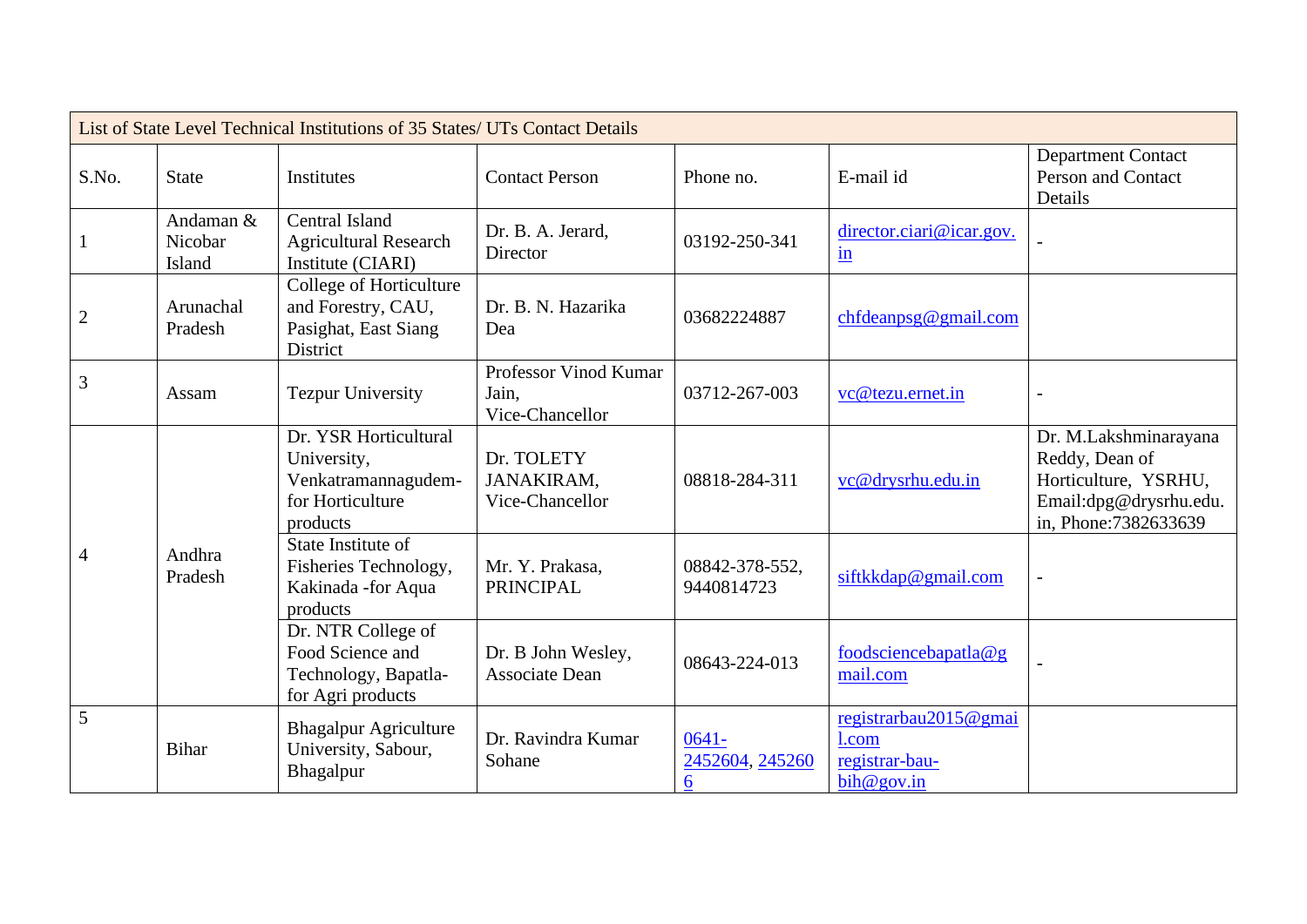| 6              | Chandigarh                                           | Mehr Chand Mahajan<br>D.A.V. College for<br>Women, Sector 36-A,<br>Chandigarh | Dr. Nisha Bhargava<br>Principal                                                                        | $+91-172-2603355$               | principal_mcmdavcolle<br>ge@yahoo.com<br>principal@mcmdavcwc<br>hd.edu.in     |                                                                       |
|----------------|------------------------------------------------------|-------------------------------------------------------------------------------|--------------------------------------------------------------------------------------------------------|---------------------------------|-------------------------------------------------------------------------------|-----------------------------------------------------------------------|
| $\overline{7}$ | Chhattisgarh                                         | Indira Gandhi Krishi<br>Vishwa Vidhayalaya,<br>Raipur                         | Dr. Prabhakar Singh,<br>Registrar                                                                      | 0771-2442537                    | regigky@gmail.com                                                             | Dr. Vivek Tripathi<br>vrst2007@gmail.com                              |
| 8              | Dadra and<br>Nagar<br>Haveli and<br>Daman and<br>Diu | Navsari Agricultural<br>University, Gujarat                                   | Dr. H. V. Pandya                                                                                       | $(02637) 282771 -$<br>75,282823 | registrar@nau.in                                                              |                                                                       |
| 9              | Delhi                                                | Lady Irwin College                                                            | Dr. Manishal<br>Sabharwal, Assistant<br>Professor<br>Dr. Aparna Agarwal,<br><b>Assistant Professor</b> | +91-11-23711222                 | manisha.sabharwal@lic<br>.du.ac.in<br>aparna.gupta@lic.du.ac.<br>$\mathbf{m}$ | Department of Food &<br>Nutrition<br>Department of Food<br>Technology |
| 10             | Goa                                                  | Indian Council of<br>Agricultural Research,<br>Ela, Old Goa                   | Dr. Eaknath B.<br>Chakurkar, Director                                                                  | 08322-284-<br>677/78/79         | director.ccari@icar.gov.<br>$\underline{\text{in}}$                           |                                                                       |
| 11             | Gujarat                                              | <b>Anand Agricultural</b><br>University                                       | Dr. R. V. Vyas, Vice<br>Chancellor                                                                     | 02692-261-273                   | vc@aau.in                                                                     |                                                                       |
| 12             | Haryana                                              | NIFTEM, Sonepat                                                               | Dr. Chindi<br>Vasudevappa,<br>Vice-Chancellor                                                          | 01302-219-<br>759/760/761/762   | vc@niftem.ac.in                                                               |                                                                       |
|                | Himachal                                             | Dr. Yashwant Singh<br>Parmar University of<br>Horticulture & Forestry         | Dr Parvinder Kaushal,<br>Vice-Chancellor                                                               | 01792-252-<br>363/356/357       | vcuhf@yspuniversity.ac<br>$\mathbf{u}$                                        |                                                                       |
| 13             | Pradesh                                              | Chaudhary Sarwan<br>Kumar Himachal<br>Pradesh Agricultural<br>University      | Dr. H.K. Chaudhary,<br>Vice-Chancellor                                                                 | 01894-230-521                   | vc@hillagric.ac.in                                                            |                                                                       |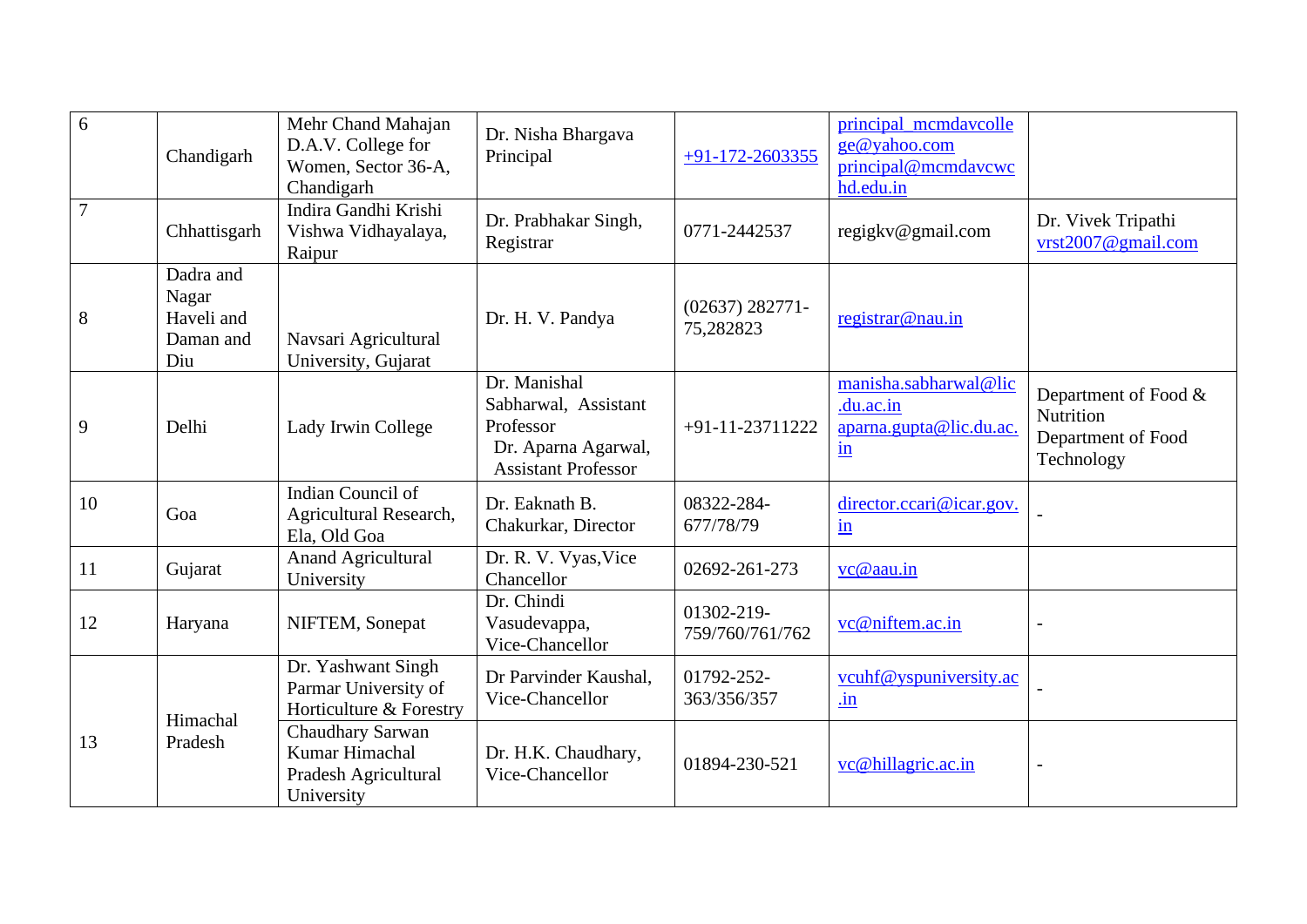|    |                    | Sher-e-Kashmir<br>University of<br>Agricultural Sciences &<br>Technology<br>(SKUAST), Jammu and<br>Jammu University for<br>Jammu                                                                           | Dr. J.P. Sharma<br>Vice Chancellor             | 0191-2263714                        | vc@skuast.org                    |  |
|----|--------------------|------------------------------------------------------------------------------------------------------------------------------------------------------------------------------------------------------------|------------------------------------------------|-------------------------------------|----------------------------------|--|
| 14 | Jammu &<br>Kashmir | Sher-e-Kashmir<br>University of<br>Agricultural Sciences &<br>Technology<br>(SKUAST), Kashmir<br>and Islamic University<br>of Science &<br>Technology (IUST),<br>Awantipora for<br><b>Kashmir Division</b> | Prof. Mushtaq A.<br>Siddiqi<br>Vice Chancellor | 01933-247954/<br>1011               | vc@islamicuniversity.e<br>du.in  |  |
| 15 | Jharkhand          | Bisra Agricultural<br>University                                                                                                                                                                           | Dr. Onkar Nath Singh,<br>Vice Chancellor       | 06512-450-<br>500/886/623           | vc@bauranchi.org                 |  |
| 16 | Karnataka          | <b>Central Food</b><br><b>Technological Research</b><br>Institute (CFTRI),<br>Mysore                                                                                                                       | Jitendra J Jadhav,<br>Director                 | 08212-517-760                       | director@cftri.res.in            |  |
| 17 | Kerala             | Kerala Agricultural<br>University, Thrissur                                                                                                                                                                | Dr.R.Chandra Babu,<br>Vice-Chancellor          | 04872-438-<br>001,04872-371-<br>928 | vc@kau.in                        |  |
| 18 | Ladakh             | Defence Institute of<br>High Altitude and<br>Research (DIHAR),<br>Leh                                                                                                                                      | Dr Om Prakash<br>Chaurasia, Director           | 01982-<br>255352/255350             | director@dihar.drdo.in           |  |
| 19 | Lakshadweep        | Krishi Vigyan Kendra,<br>Karavatti                                                                                                                                                                         | Mr Mohammed Koya,<br><b>Head KVK</b>           | 04896263710                         | kvk.Lakshadweep@icar<br>.gov.in; |  |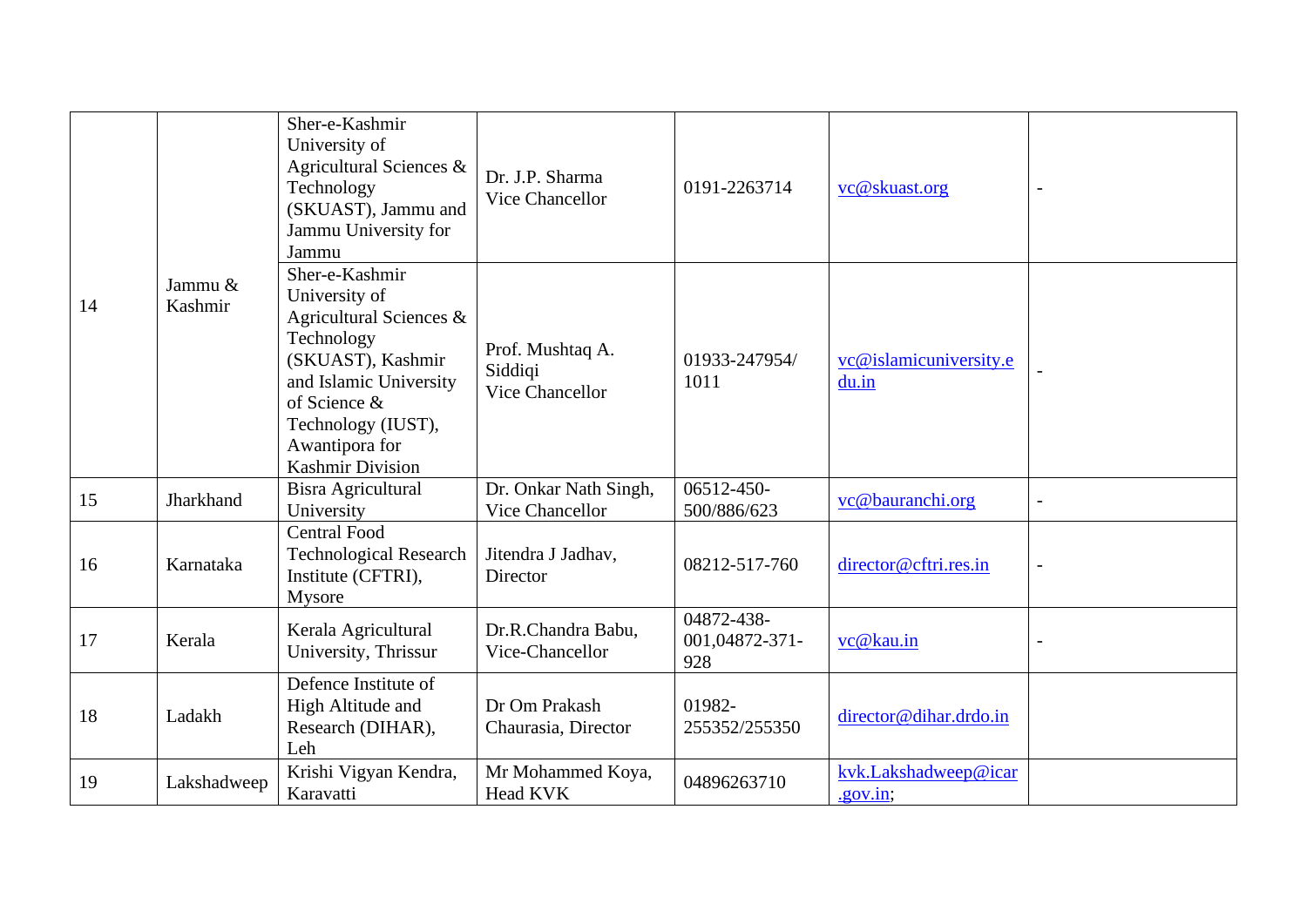|    |                   |                                                                                               |                                                       |                            | kvklakshadweep@gmai                                            |                                              |
|----|-------------------|-----------------------------------------------------------------------------------------------|-------------------------------------------------------|----------------------------|----------------------------------------------------------------|----------------------------------------------|
|    |                   |                                                                                               |                                                       |                            | 1.com                                                          |                                              |
| 20 | Madhya<br>Pradesh | Rajmata Vijayaraji<br>Scindia Krishi Vishwa<br>Vidyalaya, Gwalior,<br><b>MP</b>               | Prof.Surapaneni<br>Koteshwara Rao,<br>Vice Chancellor | 07512-970-<br>505/502      | vcryskyvgwl@gmail.co<br>$\underline{\mathbf{m}}$               |                                              |
| 21 | Maharashtra       | Kisan Vigyan Kendra,<br><b>Baramati</b>                                                       |                                                       | 02112-255527               | coekvkbaramati@gmail<br>.com                                   |                                              |
| 22 | Manipur           | <b>Central Agricultural</b><br>University                                                     | Prof. M Premjit Singh,<br>Vice-Chancellor             | 03852-415-933              | vcofficecau@yahoo.in                                           | $\overline{a}$                               |
| 23 | Meghalaya         | <b>Tezpur University</b>                                                                      | Professor Vinod Kumar<br>Jain,<br>Vice-Chancellor     | 03712-267-003              | vc@tezu.ernet.in                                               | $\overline{\phantom{a}}$                     |
| 24 | Mizoram           | Mizoram Food<br>Processing Research<br>and Training Centre<br>(MFPR&TC)                       | Joseph L. Ralte<br><b>Centre Director</b>             | +91-9862566772             | $m$ fprtc@gmail.com                                            |                                              |
| 25 | Nagaland          | <b>ICAR Research</b><br>Complex for NER<br>region, Nagaland<br>Centre, Jharnapani,<br>Dimapur | Dr. D. J. Rajkhowa,<br>Joint Director                 | 03862-247-250              | icarnagaland@gmail.co<br>$\underline{\mathbf{m}}$              |                                              |
| 26 | Odisha            | Odisha University of<br>Agriculture and<br>Technology,<br>Bhubaneswar                         | Smt. Lopamudra<br>Mohanty                             | 06742397424                | registrarouat@gmail.co<br>$\underline{\mathbf{m}}$             | Sanjaya K Dash, Dean<br>deancaet@ouat.nic.in |
| 27 | Puducherry        | Rajeev Gandhi Institute<br>of veterinary Education<br>and Research<br>Pondicherry             | Prof.S. Ramkumar                                      | $+04132271671,$<br>2273001 | ragacovaspvcs1994@g<br>mail.com<br>deanriver1994@gmail.c<br>om |                                              |